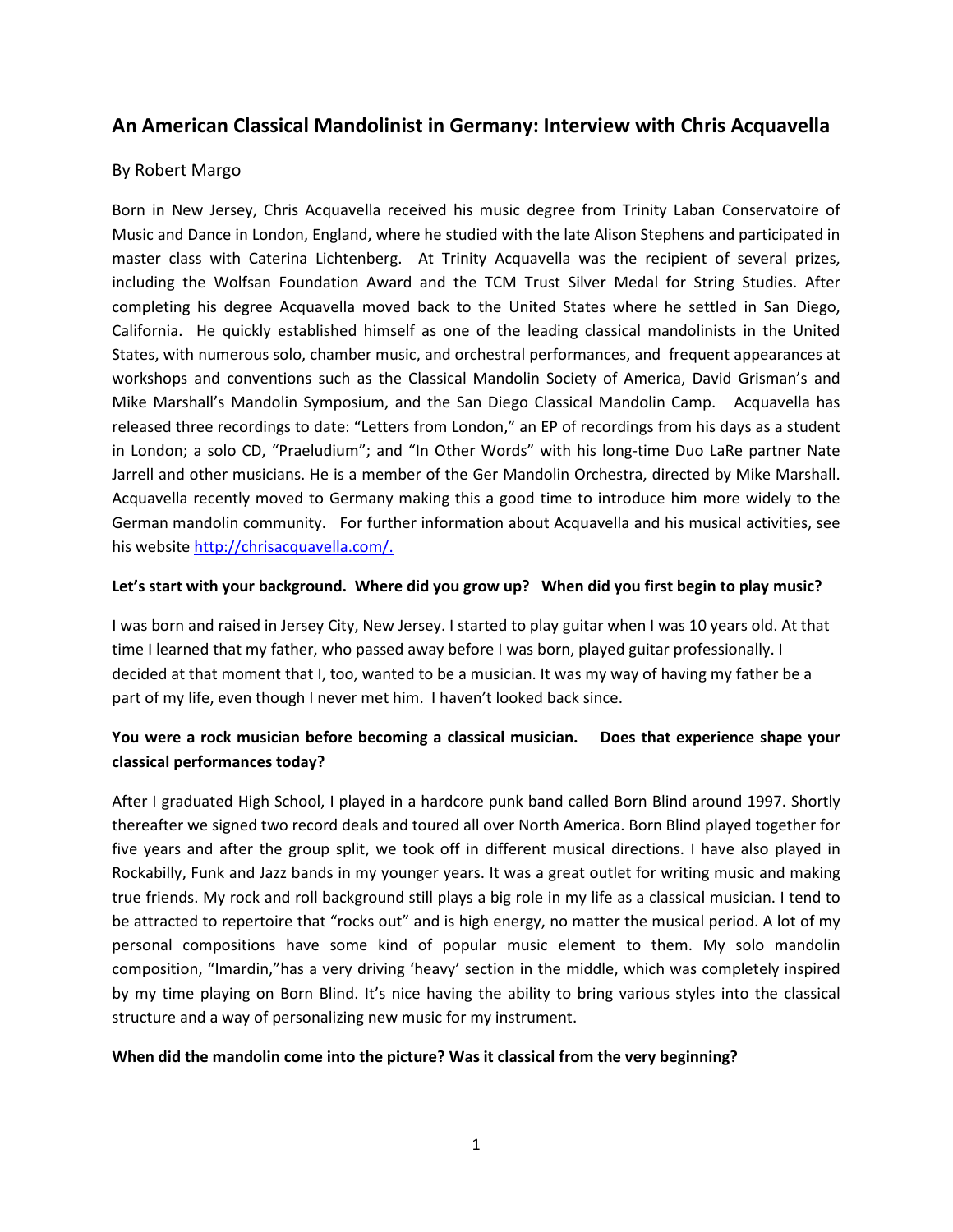I came to the mandolin, like most Americans, through bluegrass and Irish music. I was playing guitar on an Irish band called "Clarsah". There was a time when we needed another melodic instrument in the group. I always had a dream of being a classical violinist. So I tried my hand at the violin. After a week of making horrible noises, my partner at the time told me to get rid of that instrument or she was going to leave me. One of my neighbors played a Kentucky Colonels LP for me. I loved the drive of Roland White on the mandolin, which piqued my interest in the instrument. However, when I heard the David Grisman "Quintet" album -- that was the end of the story, I was hooked! I knew I wanted to learn the mandolin seriously. I played mandolin in "Clarsah", little by little, until the instrument completely took over my life. As much fun as it was playing traditional music, I really wanted to pursue the mandolin classically. The depth of classical structure really appeals to my desire to tell a complete story of each piece. My partner, at the time, was accepted into Cambridge University to get her doctoral degree, so I had to make my way to England anyway. I decided that I wanted to go back to college to finish my music degree. I typed into Google "Classical + Mandolin + England" -- and Alison Stephens' website appeared. I read in her biography that she was a professor at Trinity College of Music, London. I thought to myself 'why not; I can do that' and promptly made an audition video. The next thing I knew I was off to England to attend Trinity College of Music, London, now called Trinity Laban Conservatoire of Music and Dance. It's one of the top ranked conservatories in Europe, an amazingly inspirational place to study. The college is in the beautiful Wren-designed heritage site of King Charles Court, right in the heart of Greenwich, England. However the inside is very modern with excellent acoustics. Such a great blend of period structure meets modern acoustic design. While at Trinity I was able to not only study the mandolin, but also Alexander Technique, Kodaly, website design, music (financial) management and recording arts, and a slew of contextual study and musicianship courses. The staff at TCM created a wonderful program, providing me with all the tools needed for this profession. They have a fantastic Early Music program as well. I highly recommend checking out Trinity Laban for any musician looking to study in Europe.

#### How would you describe Stephens' approach to teaching?

There is no doubt I would not be where I am today without her guidance, inspiration, mentorship, gentle prodding and sometimes outright bullying. We had many interesting student/teacher experiences; sometimes resulting in one of us walking out the room. But that is how I knew she cared about me. Alison refused to give up on me when sometimes I gave up on myself. I'm truly grateful that she gave me freedom to find myself as an artist. Alison's approach to learning the mandolin was refreshing and open minded. She always dedicated herself to helping me reach my full potential. Her approach was to learn technique but don't let the mechanism get in the way of musicality. Always learn to shape your tone and make the phrasing sing as if it was from a human voice. Alison would tell me that the audience should always be able to walk away from the concert humming the melodies I just performed. If all they say is "Wow, he can play fast", then I clearly didn't do my job. She played one of the most important roles in my life. I'll always cherish Alison because, quite simply, she believed in me and shared her life with me. Sometimes that is the best, and most inspirational, gesture a teacher can do.

#### Another formative musical experience was your participation in the 2003 European Guitar Mandolin Youth Orchestra in Patras, Greece.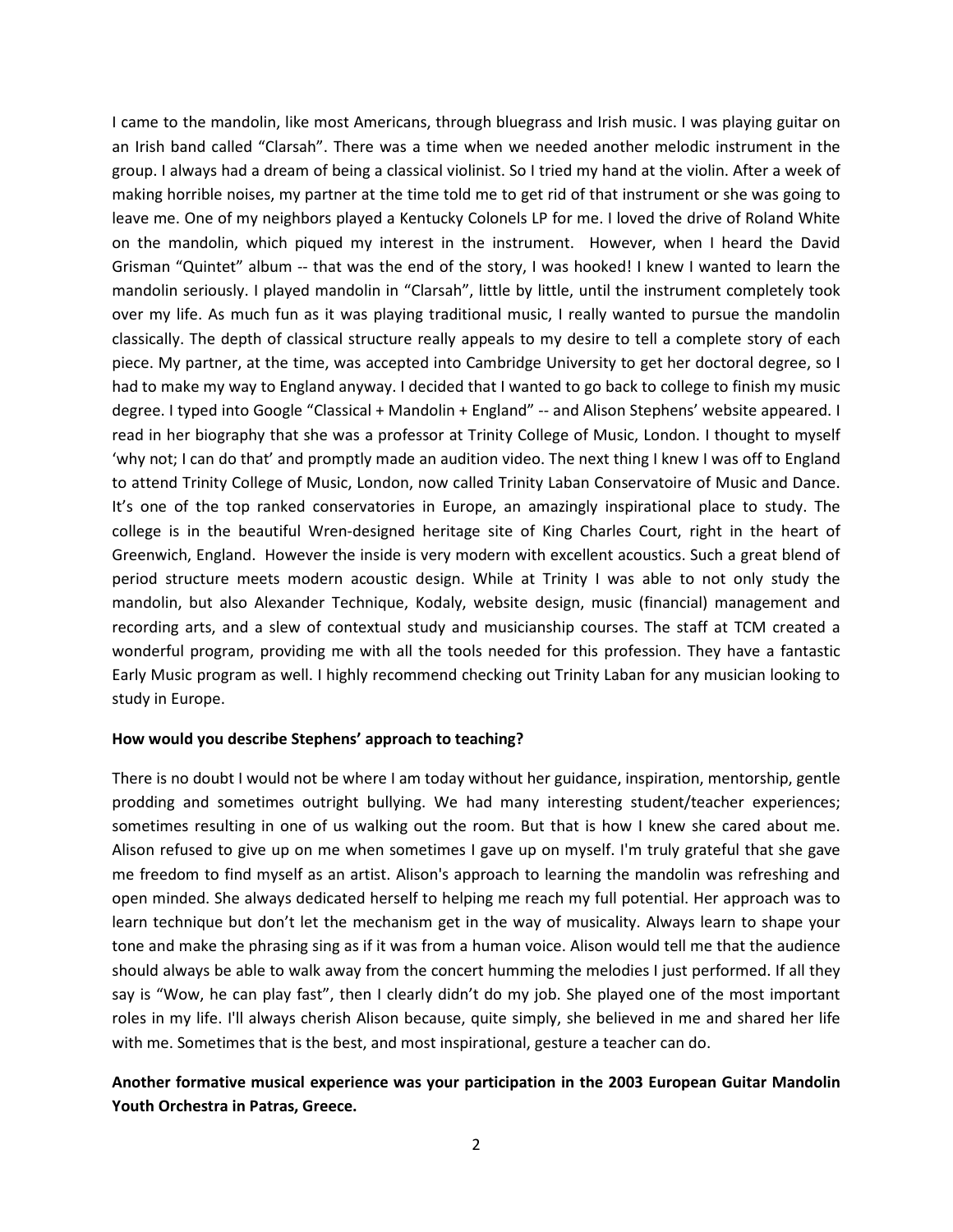It was such an eye opening experience. I was in my first year at Trinity when I was chosen to represent Great Britain in EGMYO. My views of the classical mandolin at that time were very young, American and uninformed. Being there and meeting all these fantastic players from all over Europe exposed me to a much larger and serious classical mandolin world than I was previously aware of. It was so great to work on professional and challenging original repertoire for mandolin orchestra. Because of the 2003 EGMYO, I returned to England with a strong drive and clear vision of how I needed to dedicate myself to the art of the classical mandolin. That experience helped me shape the remaining 4 years of my studies.

## Stephens performed on an original eighteenth century Neapolitan mandolin and also on a modern copy. Did your interest in historical mandolin performance begin with her or did that come later?

My interest in historical performance started while I was at Trinity College of Music. It didn't become a passion until later. As part of the BMus course, a mandolinist has to study and do assessments in all periods of music. One of my years was completely dedicated to eighteenth century repertoire and methods. Alison had me work through all the methods of the period, perform sonata after sonata and look at most of the solo repertoire as well. The  $18<sup>th</sup>$  century is so important for building and understanding classical mandolin technique. I find it interesting when people call themselves a 'classical mandolinist' but have never studied the methods/music of Gabriele Leone, Pietro Denis or Giovanni Battista Gervasio (and the list goes on). This is the genesis of classical mandolin technique. It would be like a lutenist never studying Weiss or Dowland, a violinist never playing Bach or Telemann or a guitarist never studying Giuliani, Carulli or Carcassi. I am extremely grateful that I was not given a choice as to whether or not I would study Early Music. At that time, I was very much into contemporary music and probably would not have studied Early Music on my own. However, the more Alison encouraged me to study eighteenth century repertoire, the more I appreciated it and understood how it influenced future techniques. Now I am in love with Early Music, the repertoire, the technique and the instruments. Sometimes, when I play my baroque mandolino (soprano lute), I wonder why we ever modernized the instrument. The baroque mandolin sustains well and has a warm, luscious tone – it's all very exciting and fantastic.

## You are a composer as well as a performer, with several works already published by Trekel and more on the way. Give us an overview of your compositional activity and your approach to writing for the mandolin. Who are your major influences as a composer?

I have been quite busy lately composing works for various artists, ensembles and for publishing. I am so happy people like my work and want to perform my music. My most popular piece at the moment is "Imardin for Solo Mandolin", which is published by Trekel. Also available on Trekel is "Music on Route", which is a combination of two of my compositions for mandolin and guitar called "Departure" and "Freedom to Travel". My next compositions available from Trekel in June 2014 are "Journey to Pazardjik" for solo baroque mandolino and "Yutuma" for mandolin orchestra. I am especially excited about these latest compositions. There are no contemporary pieces for baroque mandolino that I know of. "Journey to Pazardjik" uses the historic tones of the baroque instrument combined with modern harmony and a contemporary edginess. Some people might ask why write new music for a baroque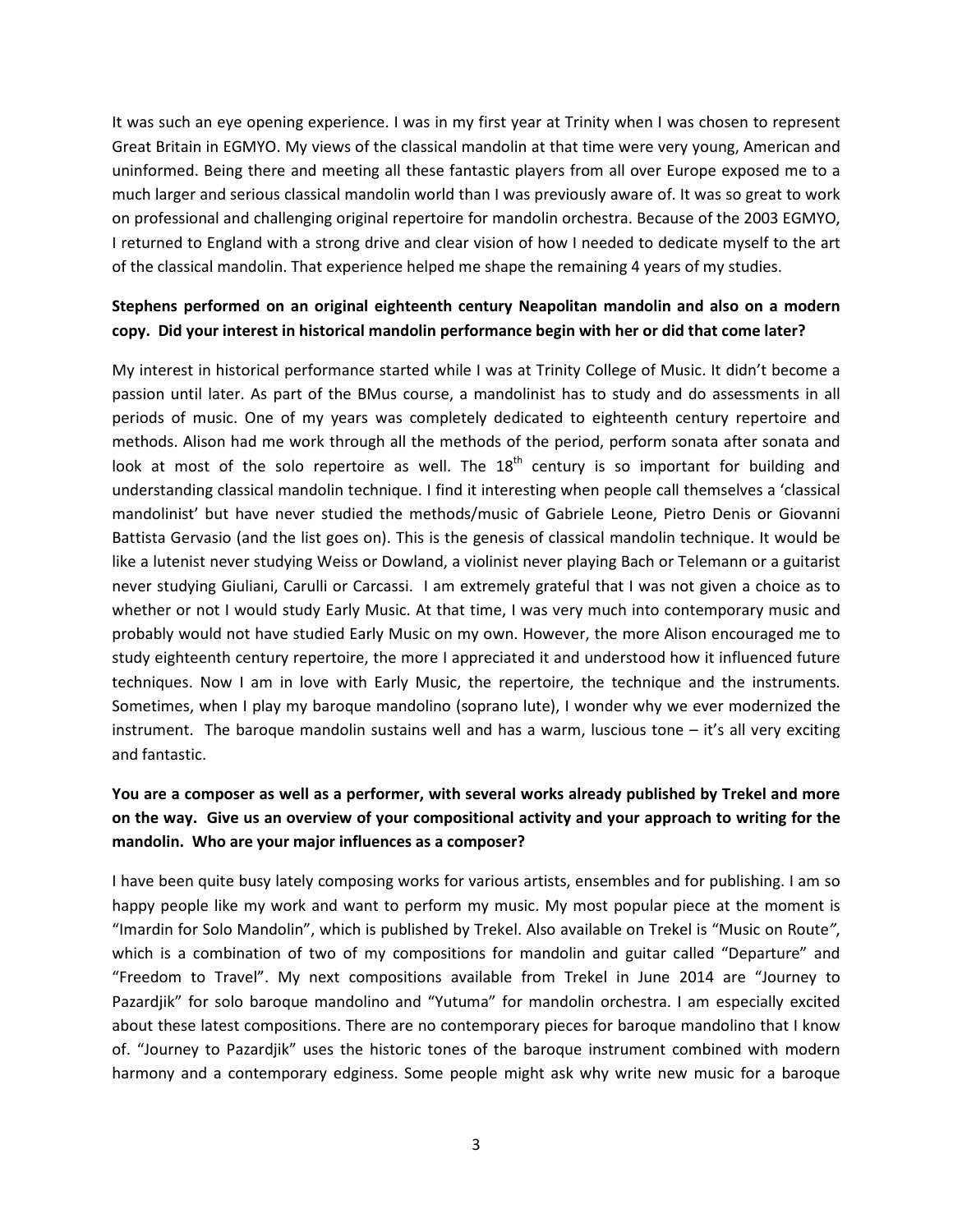instrument -- however, I ask why not. The baroque mandolino has such a soft, sustaining voice and a color of its own. I hope more mandolinists will try to take the baroque mandolino in new directions.

My main compositional influences are Steve Reich, Philip Glass, Max Richter, Gabriel Prokofiev, Bela Bartok, Eastern European folk music, as well as popular rock music like Rush, King Crimson and Led Zeppelin. A lot of my compositions have elements of minimalism, as well as finding the energy and aggression that defines rock n roll. I feel that I am attracted to repetition as structure because of my background in rock music. It is like getting into a really cool riff and letting the melody sour above the groove.

# For some time you have been performing on instruments made by Brian N. Dean, a Canadian luthier. Tell us about Brian, his background and philosophy of making instruments, and the instruments he has made for you.

I perform using three instruments by Brian Dean -- a modern mandolin (German model), a baroque mandolino (6-course) and a Vinaccia model (eighteenth century Neapolitan). What originally attracted me to Brian is his willingness to look outside the box but still respect tradition. His work is very original, unique and earthy, soulfully organic and powerful in tone and volume. His philosophy is simple -- "don't complicate it". Each instrument he builds is very elegant and has a unique voice. Even though I play a "German" model, my instrument doesn't sound like a Seiffert, Knorr or Woll. It has a voice of its own. Brian is a real down-to-earth, humble craftsman and artist -- someone I am proud to call a true friend.

#### You have recently moved to Germany. Tell us about the circumstances that prompted the move.

I moved to Germany in early January of 2014, due to my upcoming marriage to musicologist and mandolinist, Dr. Stefanie Rauch. For the last year we have been living together in Germany and in San Diego. A couple of months here and a couple of months there was getting old and we decided that we didn't want to spend any more time apart. Steffi has a great job at the conservatory and I am the freelance musician. It was pretty clear to me who had to move.

How are you adjusting to your new life in Germany? I imagine you miss the San Diego weather, Mexican food, margaritas, and so on – but surely there are compensations like great German beer, wonderful museums, classical music and culture in general? And it must be exciting to making your way into the German classical mandolin world, which is much more extensive than in the States.

Germany is very interesting in many ways. I definitely miss the San Diego weather, Mexican food and driving on the California coast in my car with the sunroof open. However, German beer and Bratwurst has indeed helped me get comfortable here in North Rhine Westfalia. I know a lot of people here and look forward to new working relationships. It is very exciting to introduce myself to the plucked string and Early Music community here in Germany. I have had several concerts already and the audiences have been wonderful. They are really enjoying what I am presenting.

You've started a new duo with Stefanie Rauch, who is very well known the German mandolin community. (Having heard the two of you perform last fall in Canada, it's a great musical partnership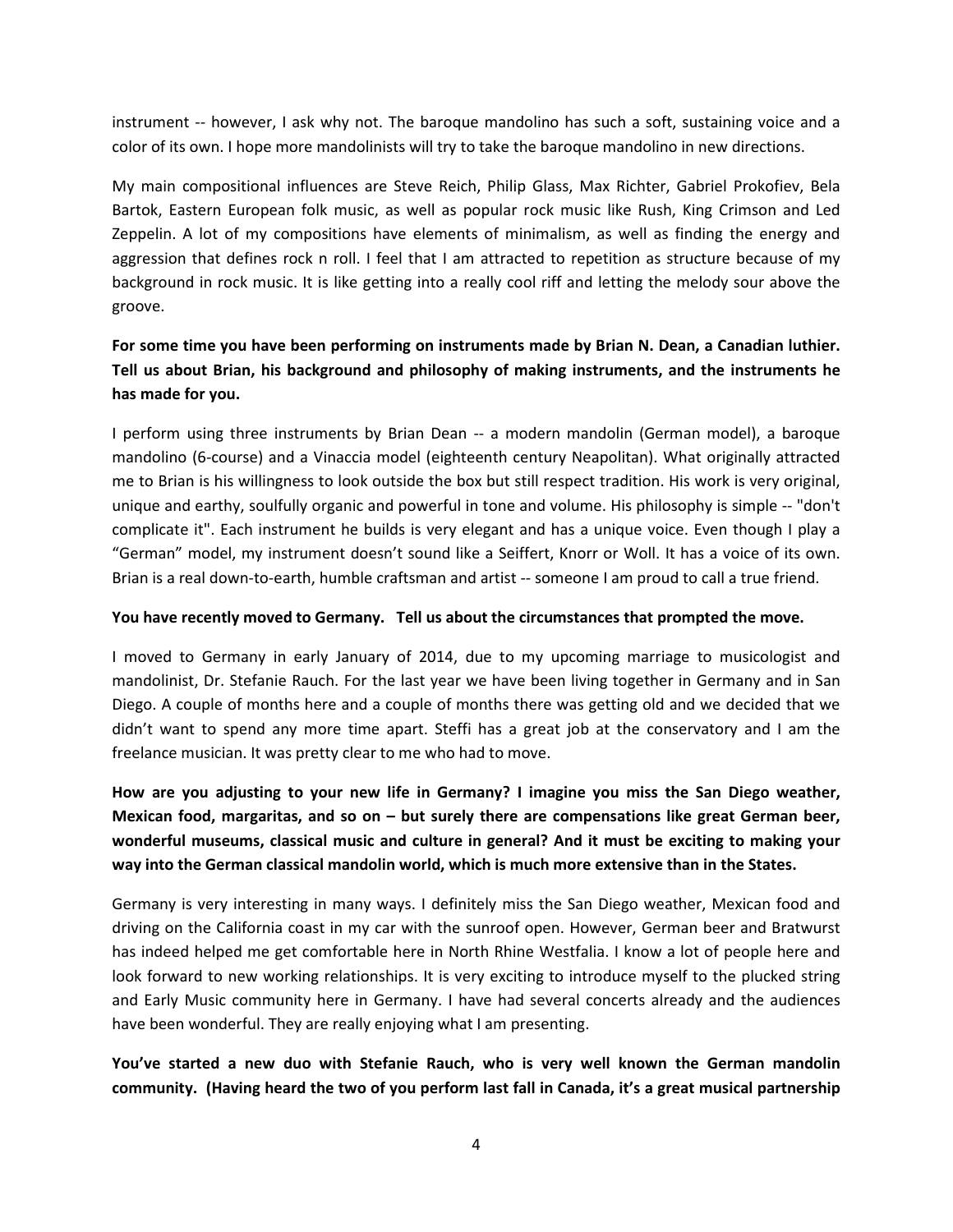## $-$  fantastic musicianship and sound). Tell us about your short and long-range plans for the duo  $$ performances, repertoire, and recordings.

I couldn't be more thrilled about my duo with Stefanie Rauch. This duo has been presenting a wide range of repertoire for the last year. The duo started because I composed a piece of music for us, while we were dating, called "Wishes". From there we've been performing more of my original compositions, our arrangements of Erik Satie's music, Zambrano, Calace, Gervasio and others. Steffi and I recently commissioned a new work for two mandolins by Jose Antonio Zambrano, which we will premiere at the Euro Festival in Bruchsal. In regards to recording, several ideas have been talked about. Recently, funding was secured to make one project happen. We are recording our debut album in July, along with the Bach Collegium San Diego. Duo Acquavella and Rauch will be recording the works of the Gimo Collection. This will coincide with Steffi's edition of the Gimo Collection available from Trekel. We will record in San Diego at the end of July; right after the San Diego Classical Mandolin Camp. I am really looking forward to working with members of the Bach Collegium again. It is always fun creating music with them.

## You built an active and varied musical life for yourself in San Diego. Do you see your career in Germany unfolding in a similar way?

I look forward to combining my American career with a new flourishing career in Europe. The last ten years in North America have been amazing for me. I have been so blessed to work with wonderful students, conduct a dedicated mandolin orchestra, as well as work with some amazing Symphony orchestras and chamber groups. Of course, I will continue to work in North America with various chamber groups, as a soloist and in concert with Duo LaRe. My move to Germany now marks a new chapter in my life. I am looking forward to sharing my music in front of new audiences; performing all across Europe with Duo Acquavella and Rauch. I am also really excited to start performing again with my former duo partner from Trinity Laban Conservatory of Music and Dance, Zura Dzagnidze, who lives in Stuttgart. We are going to be recording videos of our compositions published on Trekel; followed by many concerts. Zura Dzagnidze is such a tremendously talented guitarist & composer that it is always a special occasion performing with him on stage and composing new music for mandolin and guitar. This duo thrives on creativity and excitement. One of my biggest goals for the next year is to find a mandolin orchestra that is looking for a new director. Possibly even create a new mandolin orchestra here in Detmold. I have enjoyed being the artistic director of the New Expression Mandolin Orchestra for the last three years. I am hoping to find a mandolin orchestra here in Germany that I can share my musical vision with and create fun and interesting music.

# Your many fans in North America, of course, hope that you will visit us from time to time. I know that you will be back in the summer of 2014 for your San Diego Classical Mandolin Camp. Do you plan to keep this going in future years?

Absolutely! Gary Payne and I have created something very special. It is a place where people can learn about the classical mandolin's technique, history and repertoire in the beautiful setting of San Diego, California. It is a place of employment for thriving classical mandolinists from Europe and North America